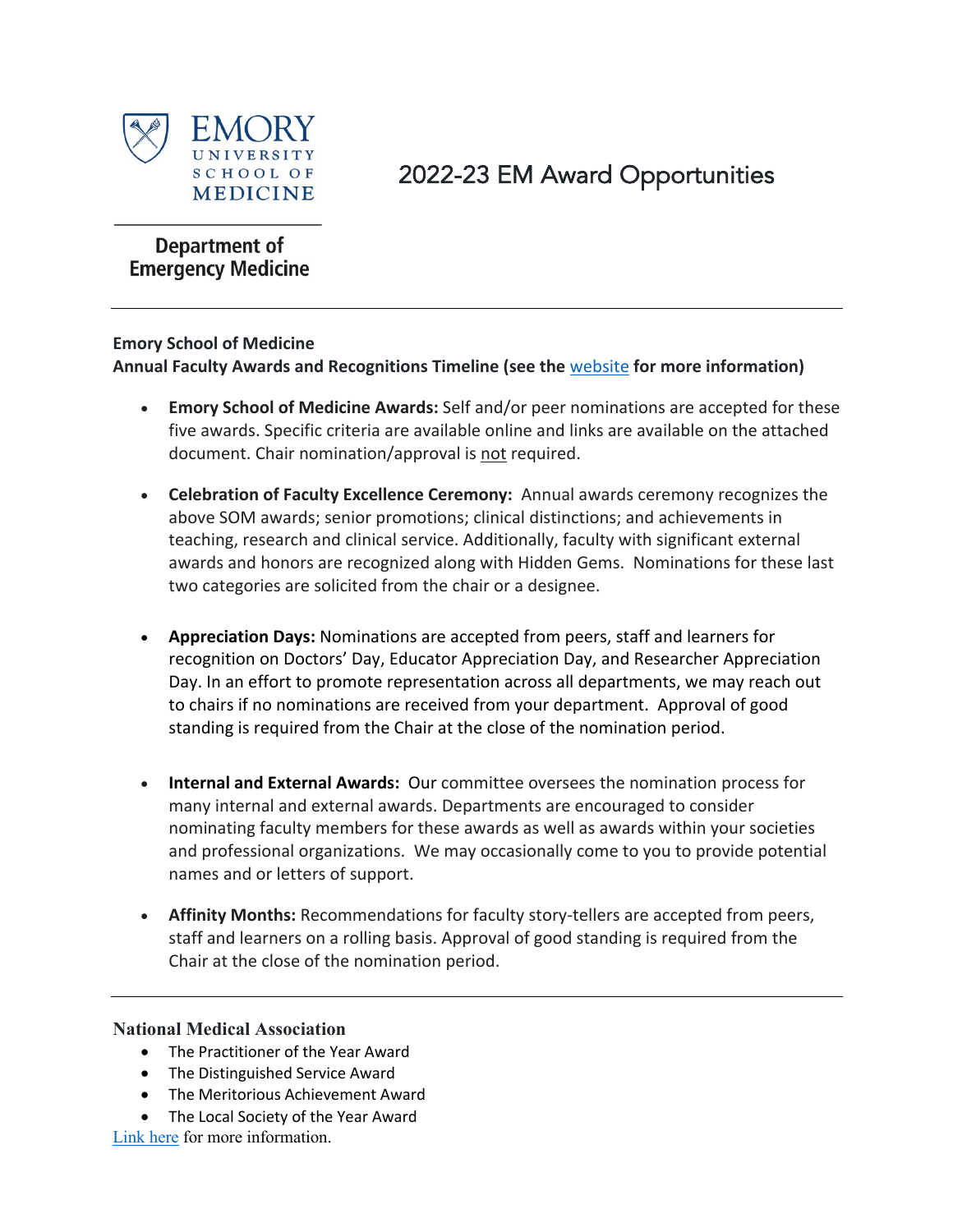# **AAEM Awards – Faculty**

**Deadline: TBD** https://www.aaemrsa.org/about/awards https://www.aaem.org/UserFiles/file/AAEMAwardsPresentation\_V4.pdf

### **AAEM/RSA Faculty & Committee Member Awards:**

**Deadline: September 15**

- Kevin G. Rodgers Program Director of the Year Award
- Program Coordinator of the Year Award
- Committee Member of the Year Award
- Faculty Mentor of the Year Award
- Regional Faculty Mentor Award

#### **AAEM/RSA Medical Student Awards:**

#### **Deadline: September 15**

- EMIG of the Year Award (International and Regional)
- National Medical Student of the Year Scholarship Award
- Regional Medical Student of the Year Scholarship Award

Award nominations for AAEM/RSA and AAEM: Medical Student award nominations open in late summer/early fall and are awarded by October. Faculty awards open in the winter and are awarded by mid-February. https://www.aaemrsa.org/about/awards

#### **SAEM: FACULTY Awards Next Opportunity: 2023**

- John Marx Leadership Award
- Excellence in Research Award
- Hal Jayne Excellence in Education Award
- Marcus L. Martin Leadership in Diversity and Inclusion Award
- Advancement of Women in Academic Emergency Medicine Award
- Mentor Award
- Mid-Career Investigator Award
- Public Health Leadership Award
- FOAMed Excellence in Education Award
- Arnold P. Gold Foundation Humanism in Medicine Award
- Early Investigator Award (Formerly the Young Investigator Award)
- NEW! Early Educator Award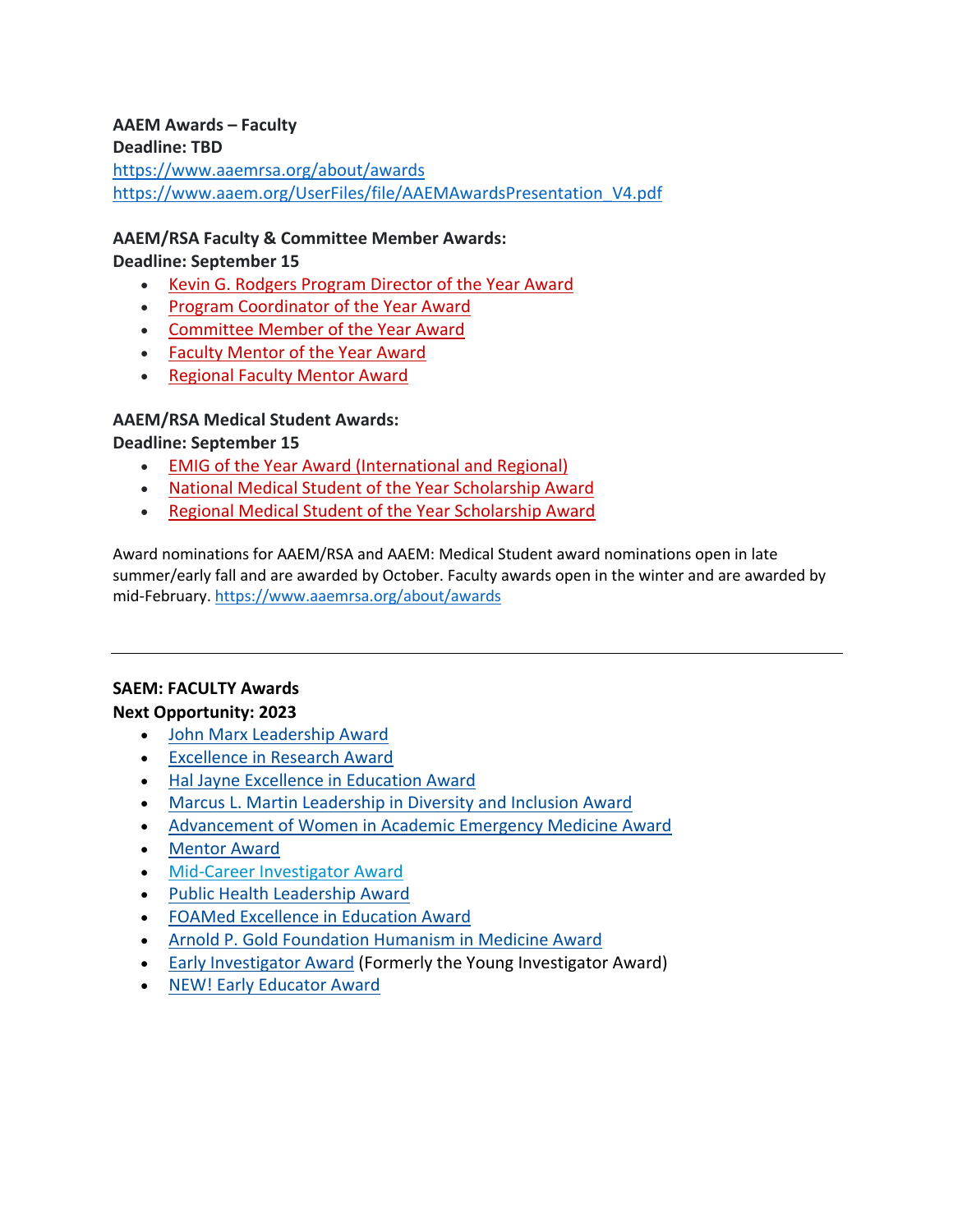### **SAEM: Fellows, Residents, Medical Students Next Opportunity: 2023**

- NEW! Fellow Award Critical Care, EMS, Pediatrics, Toxicology
- RAMS Leadership in Emergency Medicine Award
- RAMS Excellence in Research Award
- RAMS Excellence in Education Award
- URiM Medical Education Award

\*\* Although it is not recommended to nominate oneself, self-nominations will be accepted.

### **AWAEM Awards**

### **Next Opportunity: January 2023**

https://docs.google.com/document/d/17o2RltEQI0MkGNnDzxXPNQXBHe8TID8F/edit

### **AWAEM Research Grants**

### **Deadline: August 1, 2022 (for 2023-2024)**

https://www.saem.org/about-saem/academies-interest-groups-affiliates2/saemfoundation/apply-for-a-grant/academy-grants/academy-of-women-in-academic-emergencymedicine-(awaem)-research-grant

### **SAEM – Grants Guide (funding available)**

https://www.saem.org/about-saem/academies-interest-groups-affiliates2/saemfoundation/apply-for-a-grant

https://www.saem.org/research/apply-for-a-grant/saem-grants-guide

### **SAEM – ADIEM Awards**

### **Next Opportunity: 2023**

https://www.saem.org/about-saem/academies/adiemnew/adiem-awards/adiem-awards

### **SAEM – FOAMed Excellence in Education Award**

### **Next Opportunity: 2023**

https://www.saem.org/detail-pages/award/foamed-excellence-in-education-award

### **SAEM – AEUS Awards (Academy of Emergency Ultrasound)**

### **Next Opportunity: 2023**

https://www.saem.org/about-saem/academies-interest-groups-affiliates2/aeus/aboutaeus/grants-awards/aeus-awards

# **SAEM – AGEM Awards (Academy Geriatric EM)**

**Next Opportunity: 2023** 

https://www.saem.org/about-saem/academies-interest-groups-affiliates2/agem/grantsawards/agem-awards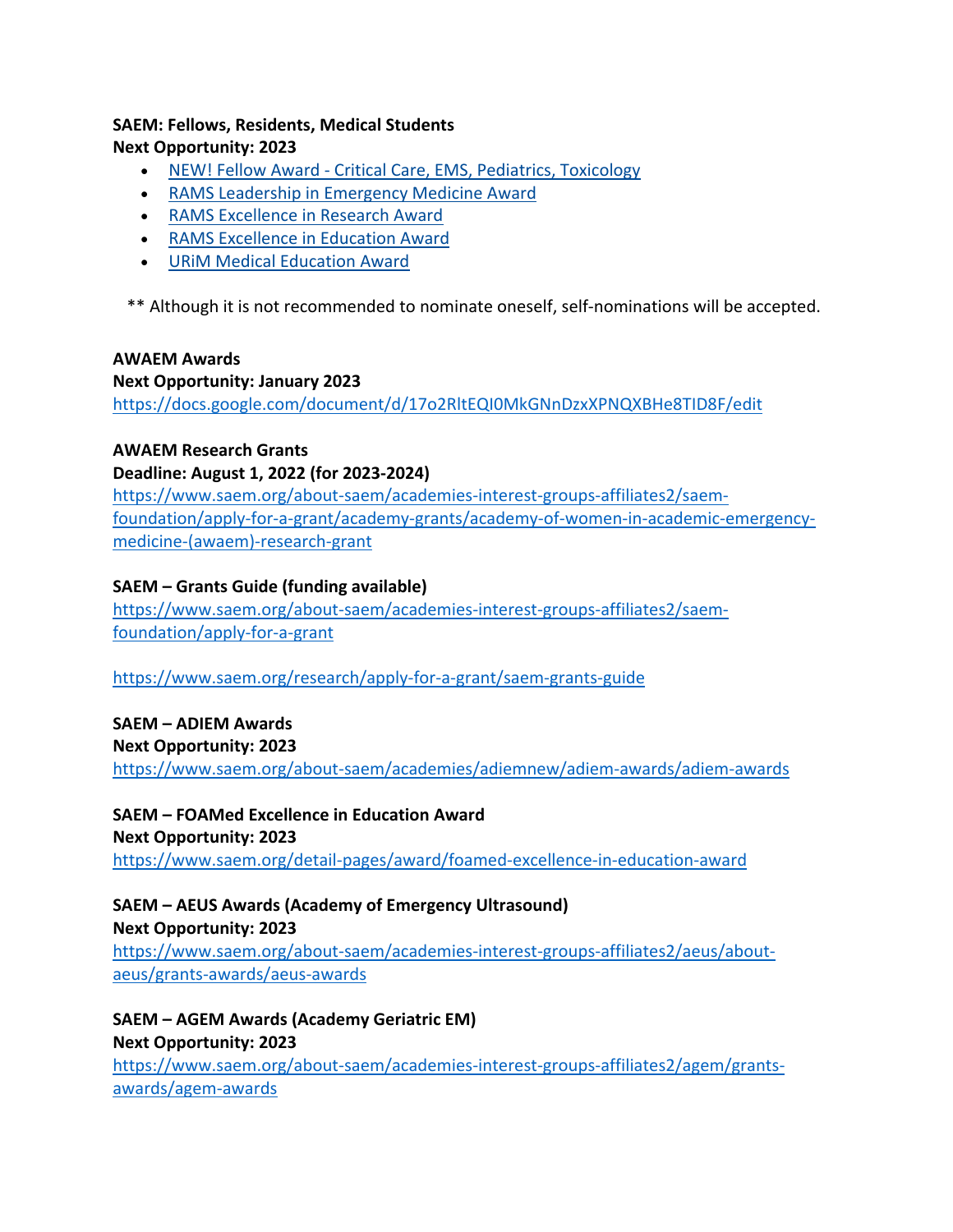### **SAEM – CDEM Awards (Council Directors in Emergency Medicine) Next Opportunity: 2023**

https://www.saem.org/about-saem/academies-interest-groups-affiliates2/cdem/aboutcdem/cdem-awards

# **SAEM – GEMA Awards (Global Emergency Medicine) Next Opportunity: 2023**

https://www.saem.org/about-saem/academies-interest-groups-affiliates2/gema/getinvolved/Grants-Awards

**SAEM – Simulation Awards (Global Emergency Medicine) Next Opportunity: 2023**  https://www.saem.org/about-saem/academies-interest-groupsaffiliates2/simulation/resource/simulation-academy-awards

# **ACEP Awards Program Guide**

**Next Opportunity: 2023 / TBD – likely March 1**

https://www.acep.org/globalassets/sites/acep/media/acep-awards/acep-awards-program.pdf

ACEP Council Awards: https://www.acep.org/who-we-are/acep-awards/leadership-andexcellence/acep-council-awards/

Section Awards: https://www.acep.org/how-we-serve/sections/section-awards/

Teaching Awards: https://www.acep.org/who-we-are/acep-awards/teaching-awards/teachingawards/

Medical Student Awards: https://www.acep.org/who-we-are/acep-awards/medical-studentprofessionalism-and-leadership-award/acep-medical-student-awards-for-students-intendingto-pursue-an-emergency-medicine-career/

Leadership & Excellence Awards: https://www.acep.org/who-we-are/acep-awards/leadershipand-excellence/acep-leadership-and-excellence-awards/

# **EMRA Summer Awards**

**Nominations due: June 3, 2022**

https://www.emra.org/be-involved/awards/awards-faq/ https://www.emra.org/be-involved/awards/#summerawards

- Travel scholarships to CORD / ACEP Advocacy Conference
- Student, resident, fellow awards
- Resident, fellow workshops for EM management / leadership & administration
- EMRA Simulation Research Grant
- Faculty Awards teaching, faculty mentor, alumni of the year